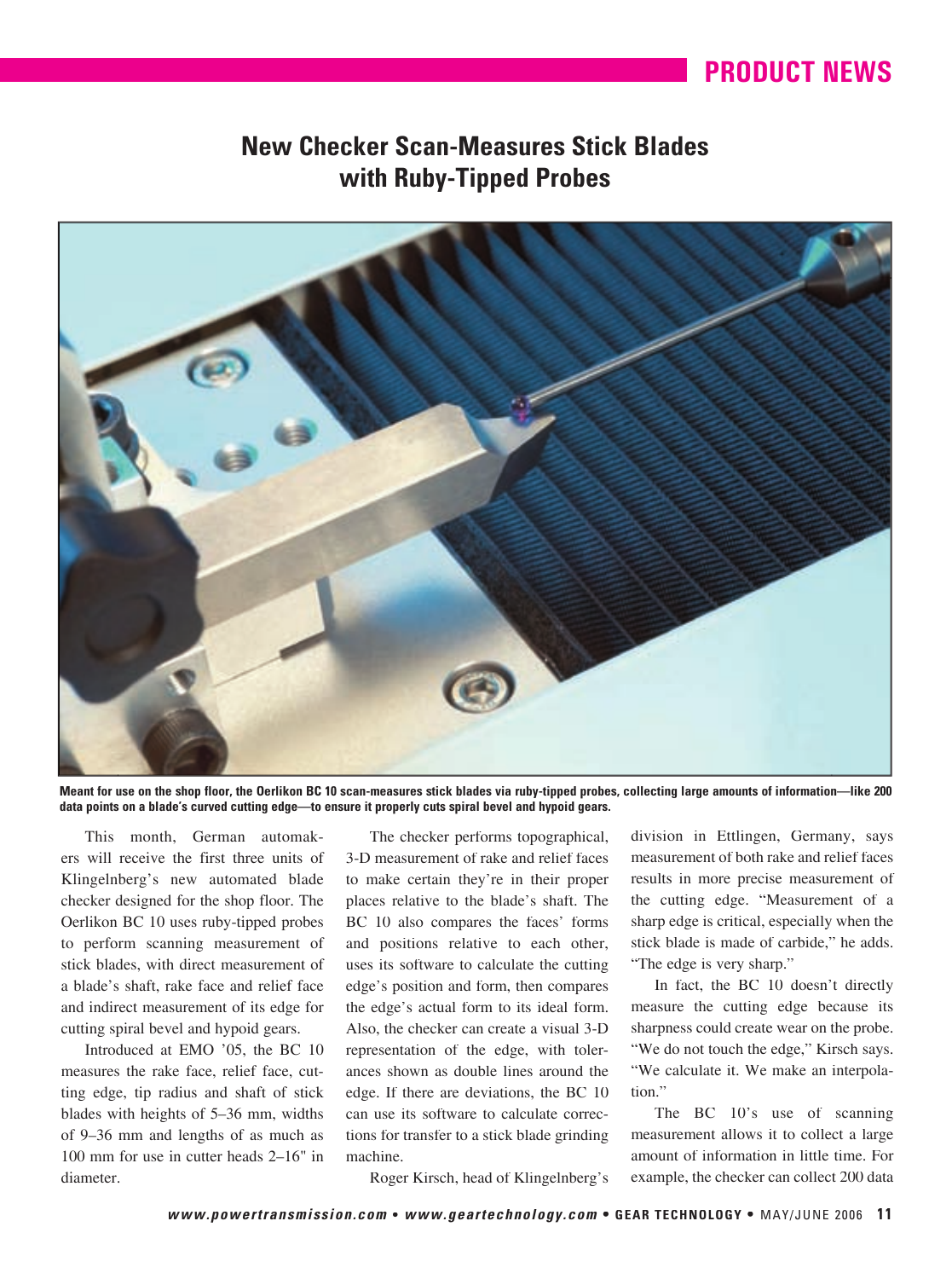## **PRODUCT NEWS PRODUCT NEWS**

points on a curved edge of a blade 10 mm long—more if the blade is longer. "The measurement time is about 90 seconds," Kirsch says.

The scanning is done via a series of machine measuring motions the BC 10 creates in its measuring program from neutral data in its database.

Besides the faces and cutting edge, the BC 10 can measure the shaft for width, thickness, parallelism, straightness and angularity, checking for inaccuracies, like concaveness, twist and waviness. These measurements ensure a stick



blade's shaft fits well in a cutter head's presized slot. Such slots usually have tolerances of only a few microns. "The stick has to be manufactured very precisely," Kirsch says.

Deviations can be displayed numerically with tolerances or on the BC 10 monitor in a 3-D format with selectable scale.

The BC 10 measures stick blades via three probes. Each probe's size is based on its ruby diameter. The diameters are 1.5 mm, 3 mm and 5 mm. According to Kirsch, the three diameters cover the size range of stick blades. The smallest 20% of blades can be measured with the 1.5 mm ruby, the largest 20% with the 5-mm ruby and the 60% in between with the 3-mm ruby.

The BC 10 can check stick blades for all Klingelnberg cutter head systems: Arcon®, FN®, FS®, FSS®, Spiron®, and Twin Blade by Klingelnberg®. It also can check them for Gleason Corp.'s RSR® system.

The BC 10 was designed for use on the shop floor, next to the blade grinder to minimize distance—and therefore time needed to grind and check blades. "You don't need a special measuring area," Kirsch says.



**Klingelnberg's Roger Kirsch says about inspection of blades: "You assure the stick blades will meet your quality requirement. If you don't measure them, you don't know it."**